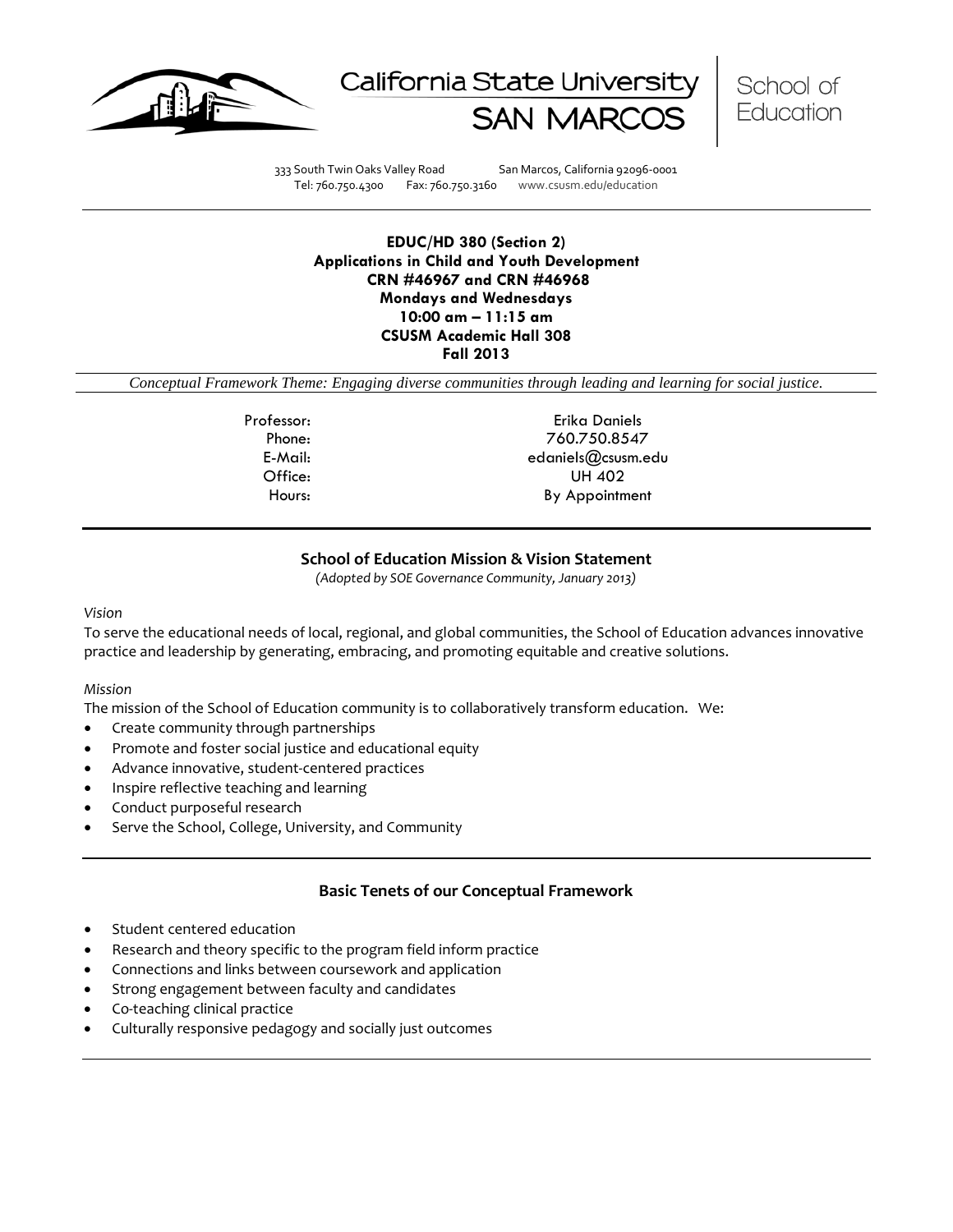# **COURSE DESCRIPTION**

Considers the social, cultural, cognitive, emotional, linguistic, and behavioral development of children and adolescents from multidisciplinary, multicultural, and applied perspectives. Students will learn major theories of development in order to apply that knowledge to their work in evidence-based services and programs for children and youth. Includes a field experience component through which students will consider how their in-class learning is enacted in the lived experiences of children and youth. Special attention is given to identifying multicultural and socio-cultural influences on development. *May not be taken for credit by students who have received credit for EDUC 496-1. Also offered as HD 380. Students may not receive credit for both.*

### **Course Objectives**

By the end of the course, students will be able to:

- 1. Describe the main principles of cognitive development, information processing, and sociocultural theory in order to identify how each is manifested in the lives of children and youth
- 2. Use the field experience to demonstrate how academic theory contributes to understanding observed differences in socially, culturally, and linguistically diverse children and youth
- 3. Understand and then evaluate the ways in which academic theory is applied within the realms of health, human services, and education
- 4. Apply knowledge gained from the field experience when considering influences such as environment, culture, family/sibling/friend relationships on the development of thought and reasoning
- 5. Create an understanding of what various theoretical constructs actually mean in the "real life" of children and youth
- 6. Summarize findings of empirical research in major areas of cognitive development, including perception, language, memory, conceptual understanding, problems solving, social cognition, and acquisition of academic skills and apply those summaries to understanding the lived experiences of children and youth
- 7. Understand cognitive and developmental processes and determine how that knowledge can be best applied to work with children and youth in education and other human services fields.

# **\*Special Note: Because this course requires a field service component, a background check may be required. It is your responsibility to check with the agency you will be serving and to meet fingerprinting and other requirements to serve as a volunteer. All students should work with the Office of Service Learning**

**[\(http://www.csusm.edu/ocsl/students/forms.html\)](http://www.csusm.edu/ocsl/students/forms.html) to ensure that proper procedures are followed.**

# **Required Texts**

- Willingham, D. (2009). *Why Don't Students Like School? A Cognitive Scientist Answers Questions about How the Mind Works and What it Means for Your Classroom.* San Francisco, CA: Jossey-Bass.
- Scholarly and applied articles from academic researchers and field practitioners are required and will be found in our Cougar Courses container.

# **Authorization to Teach English Learners**

This credential program has been specifically designed to prepare teachers for the diversity of languages often encountered in California public school classrooms. The authorization to teach English learners is met through the infusion of content and experiences within the credential program, as well as additional coursework. Candidates successfully completing this program receive a credential with authorization to teach English learners. *(Approved by CCTC in SB 2042 Program Standards, August 02)*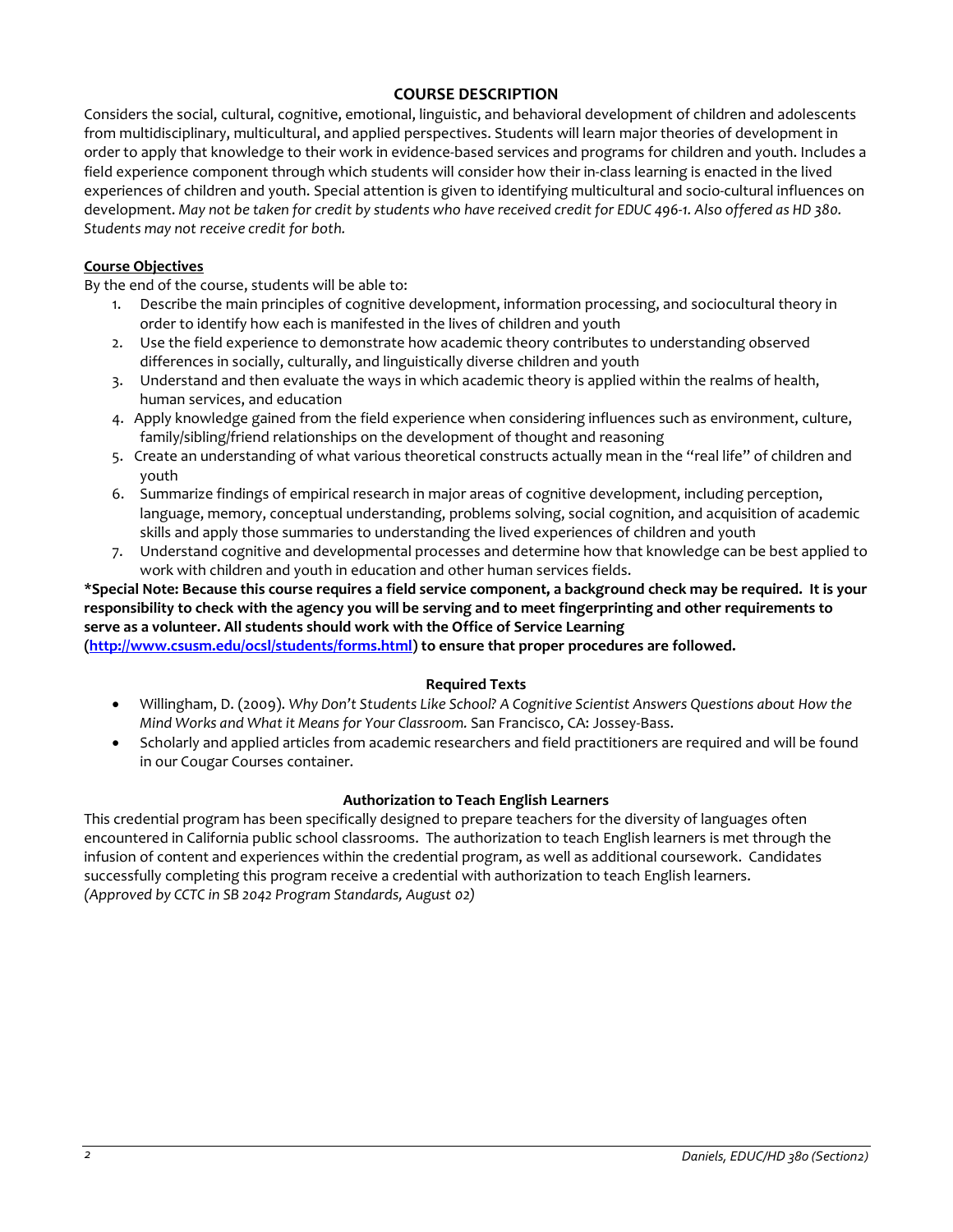# **STUDENT LEARNING OUTCOMES**

## **California Teacher Performance Assessment (CalTPA)**

Beginning July 1, 2008 all California credential candidates must successfully complete a state-approved system of teacher performance assessment (TPA), to be embedded in the credential program of preparation. At CSUSM this assessment system is called the CalTPA or the TPA for short.

To assist your successful completion of the TPA, a series of informational seminars are offered over the course of the program. TPA related questions and logistical concerns are to be addressed during the seminars. Your attendance to TPA seminars will greatly contribute to your success on the assessment.

Additionally, SoE classes use common pedagogical language, lesson plans (lesson designs), and unit plans (unit designs) in order to support and ensure your success on the TPA and more importantly in your credential program.

The CalTPA Candidate Handbook, TPA seminar schedule, and other TPA support materials can be found on the SoE website: <http://www.csusm.edu/education/CalTPA/ProgramMaterialsTPA.html>

### **Assessment of Professional Dispositions**

Assessing a candidate's dispositions within a professional preparation program is recognition that teaching and working with learners of all ages requires not only specific content knowledge and pedagogical skills, but positive attitudes about multiple dimensions of the profession. The School of Education has identified six dispositions – social justice and equity, collaboration, critical thinking, professional ethics, reflective teaching and learning, and life-long learning—and developed an assessment rubric. For each dispositional element, there are three levels of performance *unacceptable*, *initial target*, and *advanced target*. The description and rubric for the three levels of performance offer measurable behaviors and examples.

The assessment is designed to provide candidates with ongoing feedback for their growth in professional dispositions and includes a self-assessment by the candidate. The dispositions and rubric are presented, explained and assessed in one or more designated courses in each program as well as in clinical practice. Based upon assessment feedback candidates will compose a reflection that becomes part of the candidate's Teaching Performance Expectation portfolio. Candidates are expected to meet the level of *initial target* during the program.

# **School of Education Attendance Policy**

Due to the dynamic and interactive nature of courses in the School of Education, all candidates are expected to attend all classes and participate actively. At a minimum, candidates must attend more than 80% of class time, or s/he may not receive a passing grade for the course at the discretion of the instructor. Individual instructors may adopt more stringent attendance requirements. Should the candidate have extenuating circumstances, s/he should contact the instructor as soon as possible. *(Adopted by the COE Governance Community, December, 1997).*

*This course: Students missing three class sessions will see their grades reduced by one full grade. Students missing four or more class sessions will see their grades reduced by two full grades. Leaving early or arriving late by more than 15 minutes constitutes one absence. Illness and emergencies are considered on a case-by-case basis. However, notification of an absence does not constitute an excuse.*

# **Students with Disabilities Requiring Reasonable Accommodations**

Candidates with disabilities who require reasonable accommodations must be approved for services by providing appropriate and recent documentation to the Office of Disable Student Services (DSS). This office is located in Craven Hall 4300, and can be contacted by phone at (760) 750-4905, or TTY (760) 750-4909. Candidates authorized by DSS to receive reasonable accommodations should meet with their instructor during office hours or, in order to ensure confidentiality, in a more private setting.

# **All University Writing Requirement**

Writing requirements for this class will be met as described in the assignments. Every course at the university, including this one, must have a writing requirement of at least 2500 words.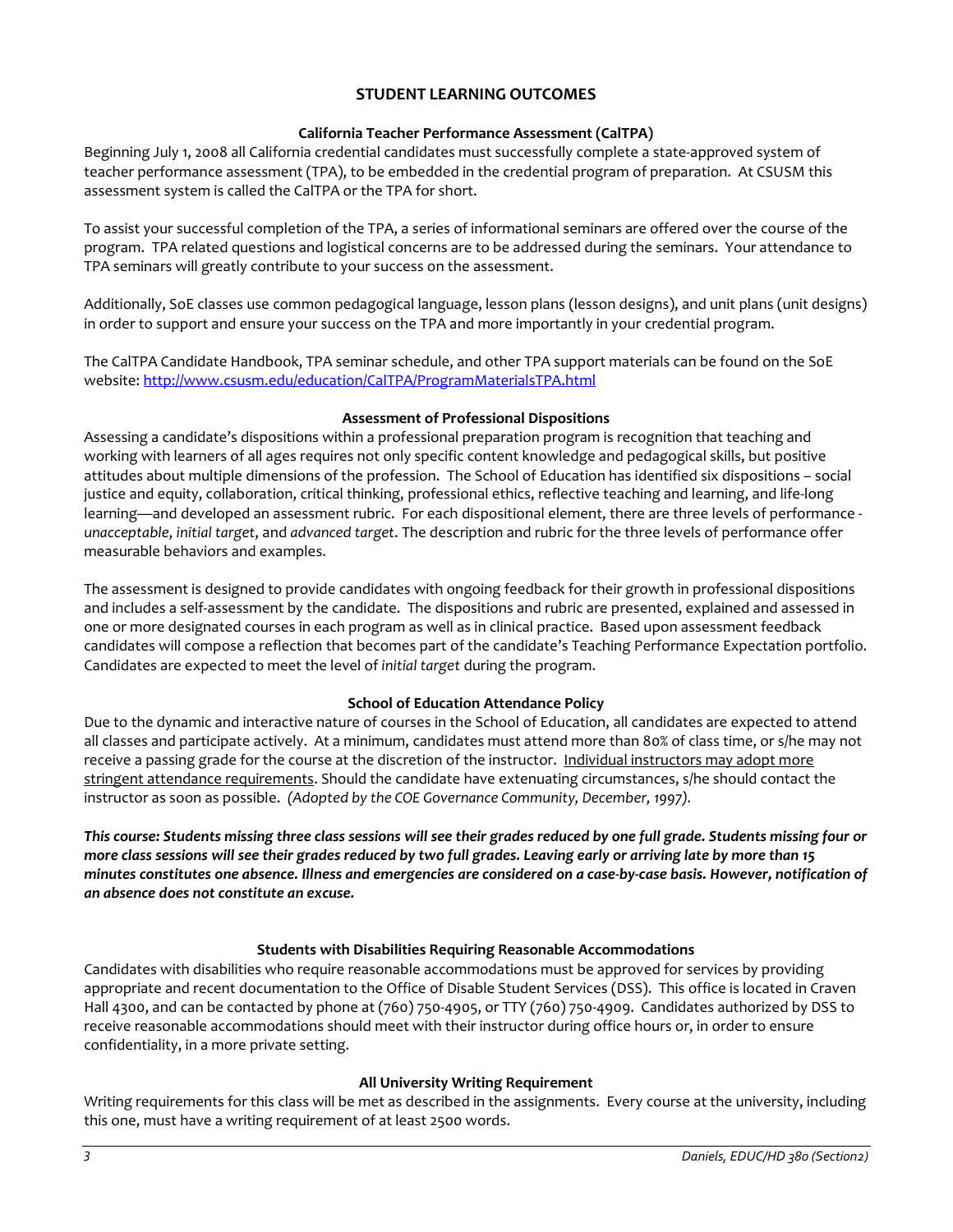## **CSUSM Academic Honesty Policy**

"Students will be expected to adhere to standards of academic honesty and integrity, as outlined in the Student Academic Honesty Policy. All written work and oral presentation assignments must be original work. All ideas/materials that are borrowed from other sources must have appropriate references to the original sources. Any quoted material should give credit to the source and be punctuated with quotation marks.

Students are responsible for honest completion of their work including examinations. There will be no tolerance for infractions. If you believe there has been an infraction by someone in the class, please bring it to the instructor's attention. The instructor reserves the right to discipline any student for academic dishonesty in accordance with the general rules and regulations of the university. Disciplinary action may include the lowering of grades and/or the assignment of a failing grade for an exam, assignment, or the class as a whole."

Incidents of Academic Dishonesty will be reported to the Dean of Students. Sanctions at the University level may include suspension or expulsion from the University.

### **Plagiarism:**

As an educator, it is expected that each candidate will do his/her own work, and contribute equally to group projects and processes. Plagiarism or cheating is unacceptable under any circumstances. If you are in doubt about whether your work is paraphrased or plagiarized see the Plagiarism Prevention for Students website [http://library.csusm.edu/plagiarism/index.html.](http://library.csusm.edu/plagiarism/index.html) If there are questions about academic honesty, please consult the University catalog.

### **Use of Technology:**

Candidates are expected to demonstrate competency in the use of various forms of technology (i.e. word processing, electronic mail, Moodle, use of the Internet, and/or multimedia presentations). Specific requirements for course assignments with regard to technology are at the discretion of the instructor. Keep a digital copy of all assignments for use in your teaching portfolio. All assignments will be submitted online, and some will be submitted in hard copy as well. Details will be given in class.

### **Electronic Communication Protocol:**

Electronic correspondence is a part of your professional interactions. If you need to contact the instructor, e-mail is often the easiest way to do so. It is my intention to respond to all received e-mails in a timely manner. Please be reminded that e-mail and on-line discussions are a very specific form of communication, with their own nuances and etiquette. For instance, electronic messages sent in all upper case (or lower case) letters, major typos, or slang, often communicate more than the sender originally intended. With that said, please be mindful of all e-mail and on-line discussion messages you send to your colleagues, to faculty members in the School of Education, or to persons within the greater educational community. All electronic messages should be crafted with professionalism and care. Things to consider:

- Would I say in person what this electronic message specifically says?
- How could this message be misconstrued?
- Does this message represent my highest self?
- Am I sending this electronic message to avoid a face-to-face conversation?

In addition, if there is ever a concern with an electronic message sent to you, please talk with the author in person in order to correct any confusion.

#### **Course Requirements**

#### **ASSIGNMENTS**

Students are expected to demonstrate competency in the use of various forms of technology (i.e. word processing, electronic mail, use of the Internet, and/or multimedia presentations). Specific requirements for course assignments with regard to technology are at the discretion of the instructor. Assignments are to be turned in on the due date, no exceptions.

Proofread and edit word-processed assignments prior to submission. Hand-written work is not accepted. Assignments are written in Times, size 12 font, and are double-spaced. Ensure the text is error-free (grammar, spelling), and ideas are logically and concisely presented. All citations, where appropriate, use American Psychological Association (APA) format.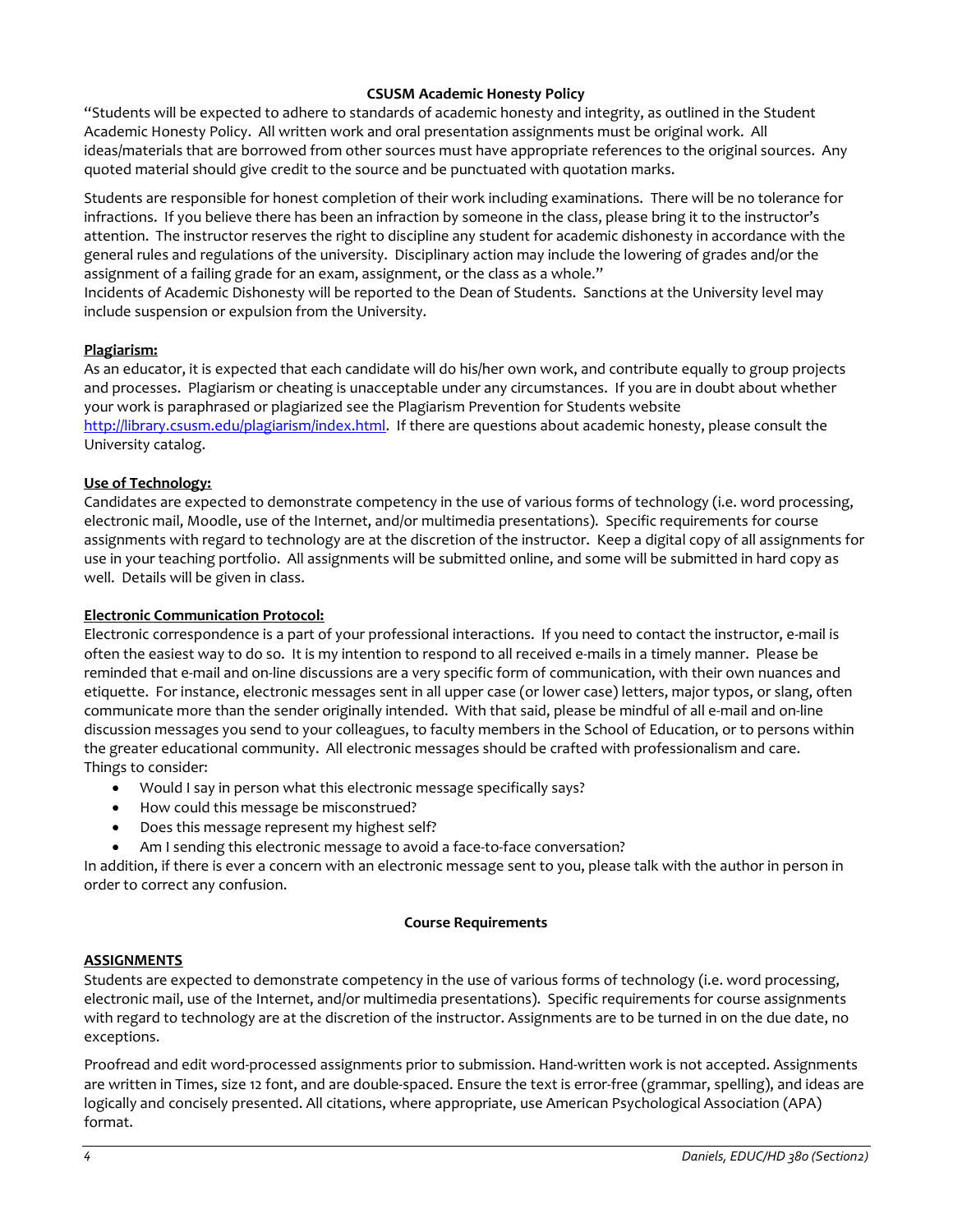| Assignment                                                                             | <b>Points Possible</b> |
|----------------------------------------------------------------------------------------|------------------------|
| Interview with a Youth; Due October 30, 2013                                           | 25                     |
| Service Learning Write Up; Due November 21, 2013                                       | 30                     |
| Presentation of Interview Findings & Implications; Gallery Walk on<br>December 4, 2013 | 15                     |
| Final Exam: Online during Finals Week-Due by 9 am on<br>December 11, 2013              | 30                     |
| <b>Total Points</b>                                                                    | 100                    |

# **1. Interview With a Youth**

You will identify a child or adolescent with whom to work this semester. You will conduct a series of interviews centered on the major theories discussed in this course. Because the focus of this course is on *understanding how theories of development apply to the lived experiences of children and adolescents,* these interviews will encourage you to make those connections*.* This assignment encourages you to *create an understanding of what various theoretical constructs actually mean in the "real life" of children and adolescents*. See pages 6 & 7 for sample interview questions.

# **2. Presentation (Interview and Implications)**

In order to emphasize the *importance of practically applying the theories and concepts from this class to the real world of children and adolescents*, you will prepare a presentation of the major findings from your interview series. This presentation can be a poster, PowerPoint, or any other creative format, and you will share the work in a Gallery Walk during the 15<sup>th</sup> week of the course. Your presentation must summarize your findings from the interview series and *discuss their implications for education, social work, and other human services fields*.

### **3. Service Learning Experience and Write-Up**

Because this course focuses on *understanding how theories of child and adolescent development are applied in daily practice*, you will spend 1-2 hours per week volunteering in a field-based program of your choice. You may volunteer in a public or private school classroom, a hospital, or a social work setting. You will document your interactions with the children or adolescents you encounter and write an analysis that makes connections between and among the theories we discuss in class and your experiences in the field. We will discuss procedures for identifying a field site, expectations for gaining permission to volunteer, and requirements for the write-up in class. See page 6 for questions to guide your thinking during the observations. Use the graphic organizer on page 8 to hold your thinking if you find it useful.

#### 4. **Final Exam**

During finals week, you will take a comprehensive final exam in order to demonstrate your understanding of the major theories and concepts related to child and adolescent development and *how they apply to education and human services*. Because research suggests that the act of retrieving information on a regular basis aids in retention, there will be 2-3 questions given at the end of class each Monday. They represent the primary learning undertaken that week and should be used to create a study guide. These questions will become part of the final exam.

**\*Course Format: Because the focus of this class is on an applied understanding of how children and youth develop cognitively, emotionally, and socially, all topics will be taught through interdisciplinary and multicultural perspectives. The topics listed below identify the main idea for each class session and will be discussed with an interdisciplinary lens. We will integrate findings from numerous related fields as we work to understand how theory enacts itself in the real lives of children and youth. To that end, class will meet on Mondays and Mondays during weeks 1, 2, and 15. During weeks 3-14, class will meet on Mondays only. Students will spend Wednesdays during weeks 2-14 in their service learning experience in order to observe ways in which Monday's content is manifested in the lives of children and youth. \***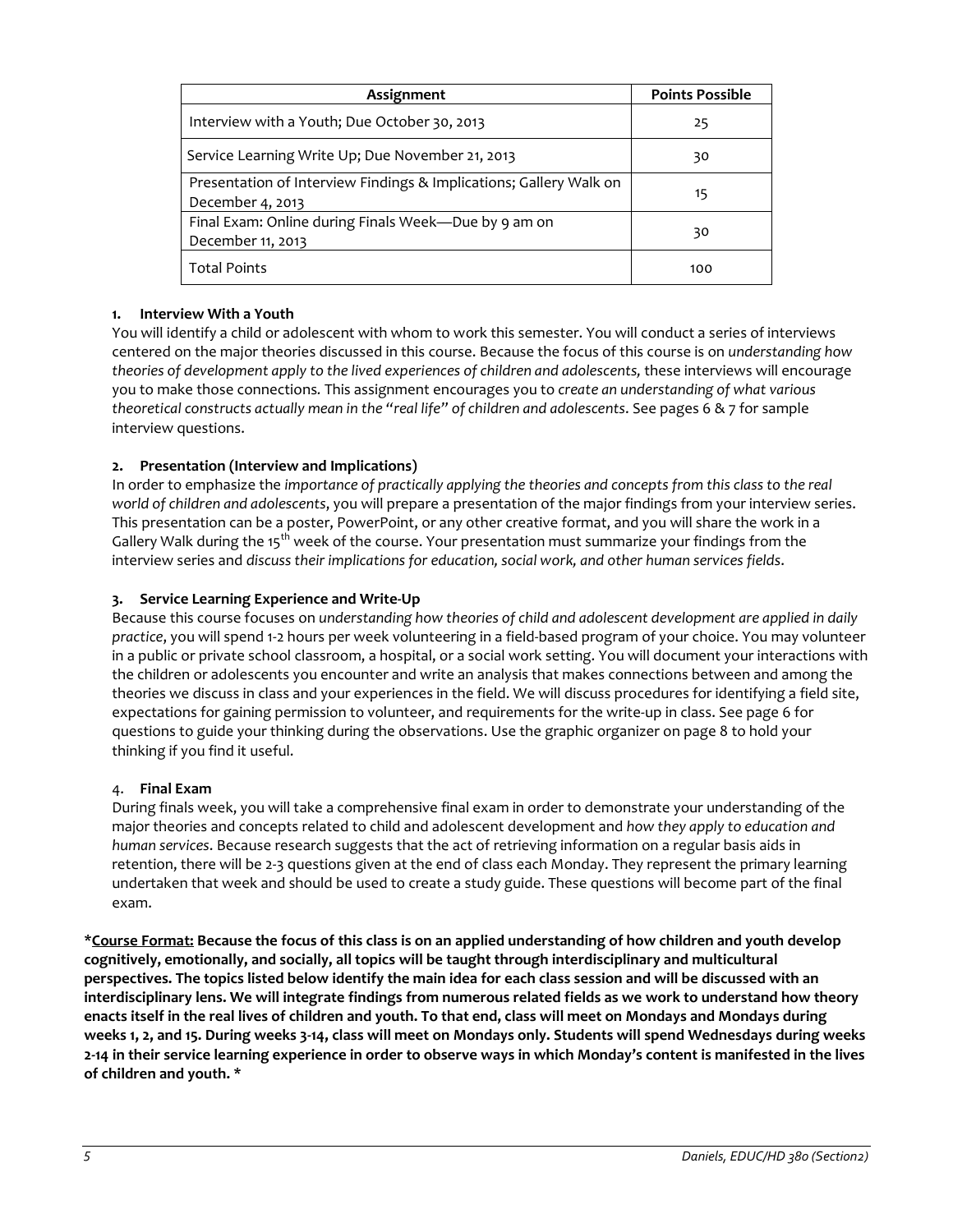# **Grading Standards**

| A    | 93-100 | А- | 90-92 |              |       |
|------|--------|----|-------|--------------|-------|
| $B+$ | 87-89  | В  | 83-86 | <b>B-</b>    | 80-82 |
| $C+$ | 77-79  |    | 73-76 | $\mathsf{C}$ | 70-72 |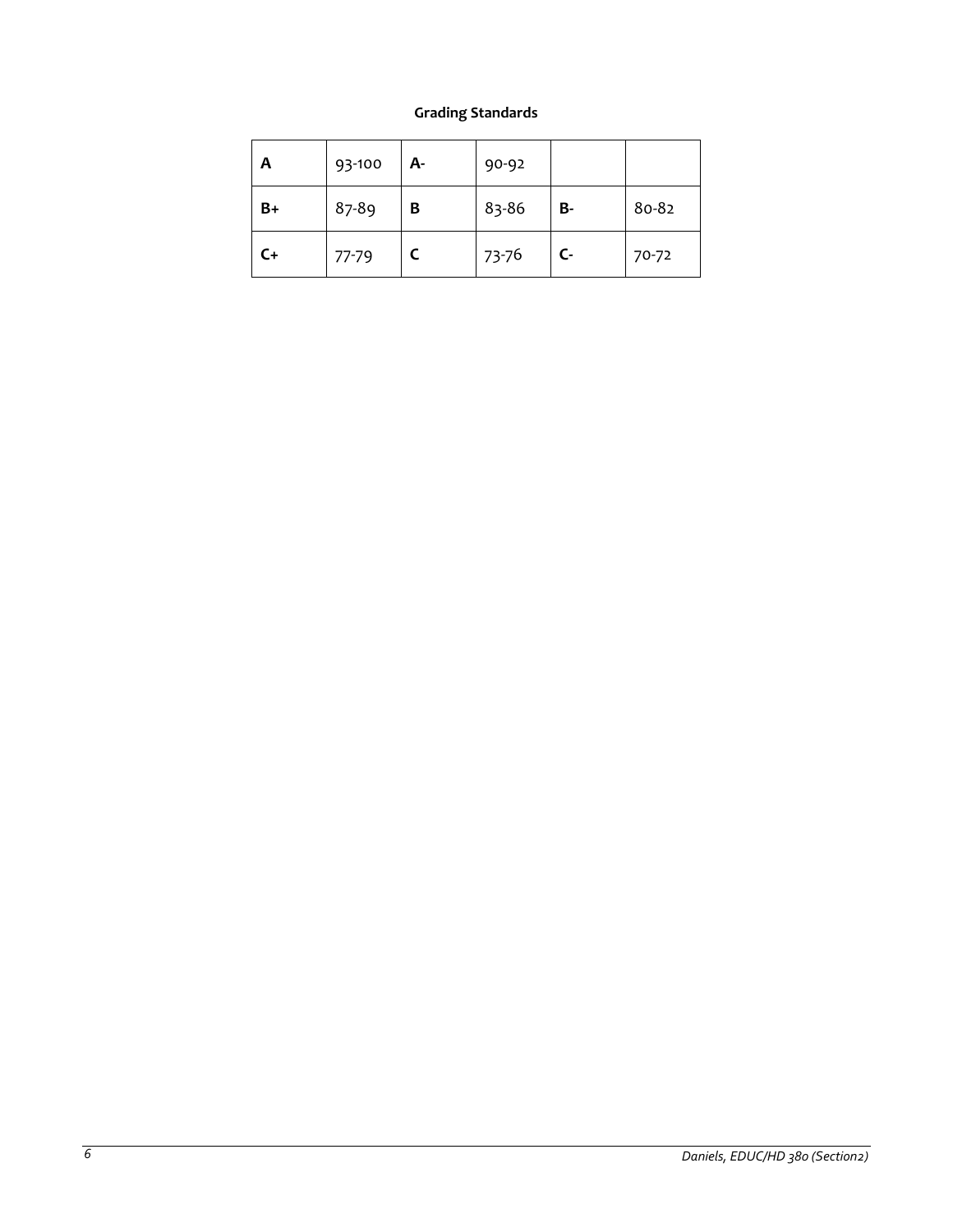# **Schedule/Course Outline**

| <b>Week</b>     | <b>Topic</b>                                                                                        | <b>Readings &amp; Assignments</b>        |
|-----------------|-----------------------------------------------------------------------------------------------------|------------------------------------------|
| 1: Aug 26 & 28  | M: Introduction to brain development                                                                | National Geographic article on           |
|                 | W: Social influences & multicultural perspectives on development                                    | the teenage brain                        |
| 2: September 4  | W: Vygotsky, the sociocultural perspective, and the influence of                                    | Vygotsky PDF                             |
|                 | social contexts on behavior                                                                         | Willingham, Chapter 1                    |
| 3: September 9  | M: Memory development (working and long-term) and                                                   | Cowan PDF                                |
|                 | information processing                                                                              | PDF on memory in general                 |
|                 | W: Service learning-Notice the children's memory capacities and                                     | Willingham, Chapter 3                    |
|                 | how they process information                                                                        |                                          |
| 4: September 16 | M: Development of the four domains of literacy                                                      | Kuhl article                             |
|                 | W: Service learning-Notice how the children use reading,                                            | Language Development PDF                 |
|                 | writing, speaking, and listening to communicate and make                                            |                                          |
|                 | meaning<br>M: Problem solving and metacognition                                                     |                                          |
| 5: September 23 | W: Service learning-Observe how the children react to                                               | Joseph & Strain article                  |
|                 | problems, challenges, and difficulties                                                              |                                          |
| 6: September 30 | M: Problem solving and critical thinking                                                            | Re-read the Joseph & Strain              |
|                 | W: Service learning-Observe whether and how the children                                            | article                                  |
|                 | employ the critical thinking strategies we discuss on Monday                                        |                                          |
| 7: October 7    | M: Academic skills                                                                                  | Willingham, Chapters 2, 4 & 5            |
|                 | W: Service learning-Notice children's attitudes toward achieving                                    |                                          |
|                 | academically; Identify social influences on their academic work                                     |                                          |
| 8: October 14   | M: Development of identity: Self, ethnic, situational                                               | Klimstra article                         |
|                 | W: Service learning-Identify how the children appear to view                                        |                                          |
|                 | themselves; Notice any social and multicultural influences                                          |                                          |
| 9: October 21   | M: Self-concept and self-esteem                                                                     | Prothero article                         |
|                 | W: Service learning-Notice what value the children place on                                         |                                          |
|                 | their abilities. Is that value influenced by their social, cultural, and                            |                                          |
|                 | linguistic identity?                                                                                |                                          |
| 10: October 28  | M: Motivation                                                                                       | 2 Daniels articles                       |
|                 | W: Service learning-Identify varying levels of motivation among                                     | Due Monday 10/30 (on CC):                |
|                 | the children. Think about the multicultural and social influences                                   | Interview with a youth                   |
|                 | on their behavioral and/or academic choices                                                         |                                          |
| 11: November 4  | M: Peer and friend relationships<br>W: Service learning-Notice how the children interact with their | No additional reading this<br>week       |
|                 | peers; What appears to influence the decisions they make and the                                    |                                          |
|                 | language they use with different individuals                                                        |                                          |
| 12: November 11 | (Veterans Day) CSUSM closed, no class                                                               |                                          |
|                 |                                                                                                     |                                          |
| 13: November 18 | M: Brain compatible learning                                                                        | Willingham, Chapters 6 & 7               |
|                 | W: Service learning-Think about why some children learn with                                        | Due Monday 11/20 (on CC):                |
|                 | relative ease while others struggle; Identify social and                                            | Write up of service learning             |
|                 | multicultural influences on thinking and learning                                                   | experience                               |
| 14: November 25 | M: Online session: Brain-compatible learning (continued)                                            | Follow the detailed directions<br>on CC. |
| 15: December 2  | M: Intersections among research, practice, and reality                                              | Willingham, Chapter 9                    |
| & 4             | W: Gallery Walk                                                                                     | Due Monday 12/4: Interview               |
|                 |                                                                                                     | implications (poster or                  |
|                 |                                                                                                     | presentation for Gallery Walk)           |
| 16: December 12 | <b>Final Exam</b>                                                                                   |                                          |
|                 | Online during Finals Week; Due December 11, by 9 am                                                 |                                          |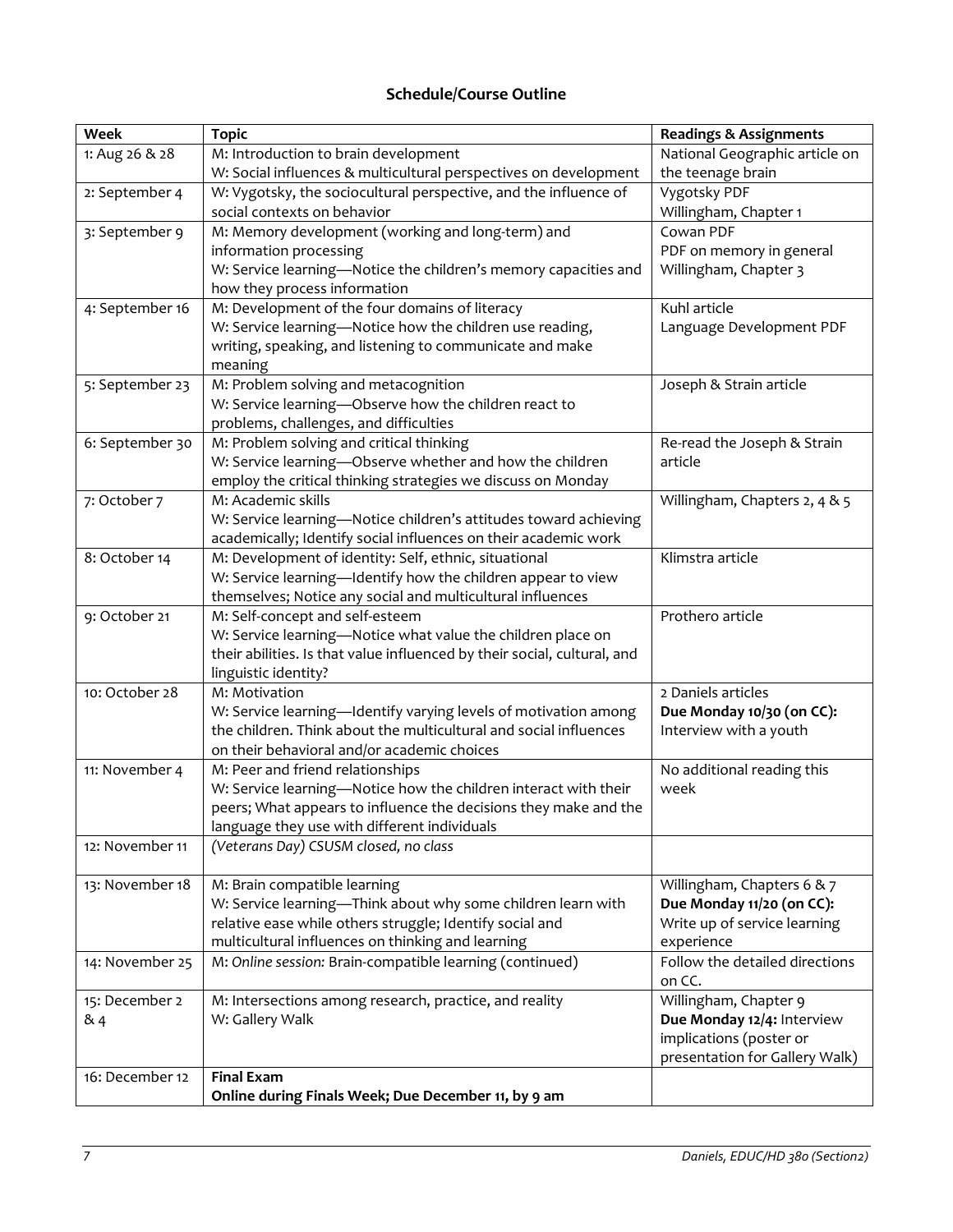# **GUIDING QUESTIONS FOR INTERVIEW & SERVICE-LEARNING WRITE UP**

HD/EDUC 380

- 1.) How do the theories of cognitive development inform and/or influence service providers' interactions with their patients/students/clients?
- 2.) What outside influences such as environmental factors, cultural expectations, and family/sibling/friend relationships are evident on the patients/students/clients at your service-learning site? In other words, how do outside forces influence the choices you see being made?
- 3.) How do these outside influences affect the development of thought and reasoning within the patient/student/client?
- 4.) How do these outside influences affect the service providers' responses and their ability to address the needs of the patient/student/client?
- 5.) How will your understanding of the cognitive, emotional, and social development of the people (patients, students, clients, and service providers) you observe during your service learning experience inform and/or influence your interactions and decision-making processes within your future social and professional life?
- 6.) *For the interview with a child/adolescent in particular*: How will your observation and understanding of this child's cognitive, social, and emotional development inform and/or influence your interactions and decisionmaking process with other children of this age?

# SAMPLE QUESTIONS FOR THE INTERVIEW WITH A CHILD OR ADOLESCENT

- 1.) What types of things do you like to do in your free time? How do you decide what to do when you have a choice?
- 2.) How do you feel about school? What is your favorite part? What is your least favorite part?
- 3.) Tell me about your family and friends.
- 4.) Do you have a best friend?
- 5.) What is the best part about having a good friend?
- 6.) What is something difficult about having a best friend?
- 7.) What is your favorite thing to do with your family?
- 8.) How do you solve disagreements with your friends?
- 9.) How do you respond when your parents won't allow you to do something you want to do or have something you want?
- 10.) Have you thought about what you want to be when you grow up? If you know what you want to be, what do you need to do while you are young in order to get ready to achieve that goal?

During one of your interview sessions, take time to "play" with your child or adolescent. Play a board game, outdoor sport etc. Observe their actions; question their choice of moves etc.